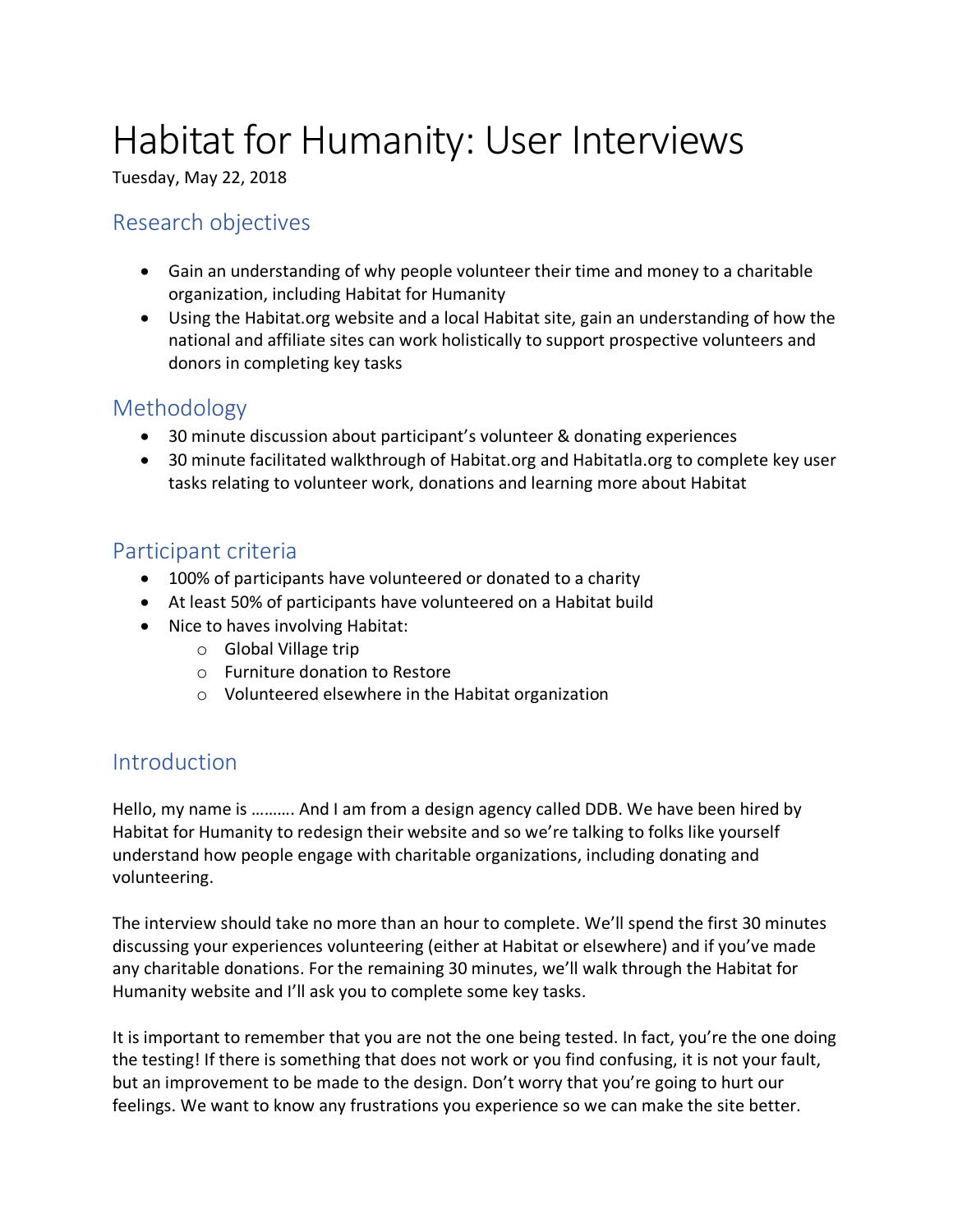As we go through the test, I'm going to ask you as much as possible to try and think out loud: to say what you're looking at, what you're trying to do, and what you're thinking. This will be a big help to us in making the site better for its users.

All of your responses will be kept confidential and anonymous. Your name or identity will not be associated with the results in any way.

#### About Yourself

- 1. Let's start by you telling me a bit about yourself.
	- What do you do for a living?
	- Where do you live?
	- Do you share your household with anyone (partner, kids, etc.)?

#### Volunteering at a Charity (if participant HAS NOT volunteered at Habitat)

- 1. What charitable organizations or non-profits have you volunteered at?
	- Was this a one-time opportunity? An ongoing opportunity?
	- How did you learn about the organization/opportunity?
	- Why did you decide to volunteer at this organization in particular?
	- Did you do any research before deciding to volunteer? What type of information were you looking for?
	- What makes you trust or feel secure volunteering with an organization?
- 2. Tell me about your volunteer experience. What kinds of activities have you done while volunteering?
	- Do you volunteer during your personal time or on work time, or a mixture of both?
	- Has any of your volunteer work skewed more to the administrative side (i.e. updating a social media feed or a website, organizing other volunteers, etc.)
- 3. Does the charitable organization have a website? Other social media presence?
	- Have you visited the website before? What prompted you to look up the organization online?
	- What information did you want from the website?
	- Was the experience helpful? Did it meet your information needs?
	- Have you returned to the website since? If yes, how many times (approximately) and why?
	- Since volunteering with the organization, have you visited or contributed content to the website or social media?
	- Do you receive email newsletters or other communications from the charitable organization?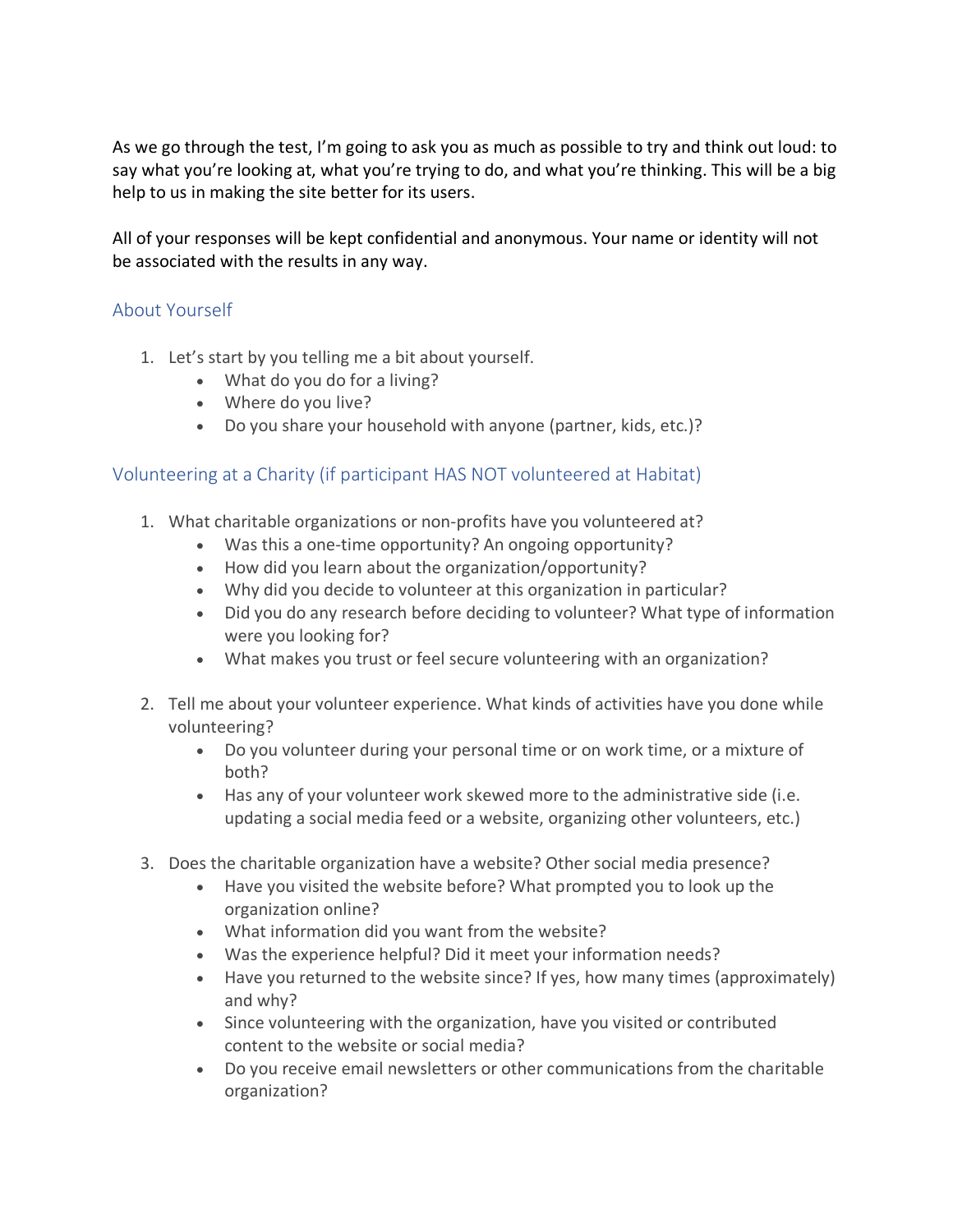- 4. Have you ever contacted anyone from the charity? What were you trying to find out?
- 5. What do you find most rewarding about volunteering? And the most frustrating?
- 6. How can a charitable organization best support you as a volunteer?
- 7. Have you heard of Habitat for Humanity?
	- Off the top of your head, what do you think Habitat (as a not for profit organization) does?
	- What kind of volunteer opportunities do you think are available at Habitat?
	- If you made a donation to Habitat, what kind of initiatives do you think your money would be supporting?

#### Volunteering at Habitat for Humanity (if participant HAS volunteered at Habitat)

- 1. What made you decide to first get involved with Habitat?
	- How did you find out about the opportunity?
	- Why did you decide to volunteer with Habitat?
	- What about this volunteer opportunity is meaningful to you?
	- Did you do any research before deciding to volunteer? What type of information were you looking for?
	- Are you aware of there being other volunteer opportunities with Habitat? *[ex. local day builds in the community vs. global village, volunteer at the restore, etc]*
	- What makes you trust or feel secure volunteering with an organization?
- 2. Have you ever looked up Habitat online?
	- What website did you visit? [Probe on national vs. affiliate site and social media as well]
	- What prompted you to look up the organization online?
	- What information did you want from the website?
	- Was the experience helpful? Did it meet your information needs?
	- Have you returned to the website since? If yes, how many times and why?
	- Since volunteering with Habitat, have you contributed content to the website in any way?
	- Do you receive email newsletters or other communications from the charitable organizations?
- 3. Have you ever contacted anyone from Habitat? What were you trying to find out?
- 4. Tell me about your build experience.
	- How many days was it?
	- How did you sign up for the build?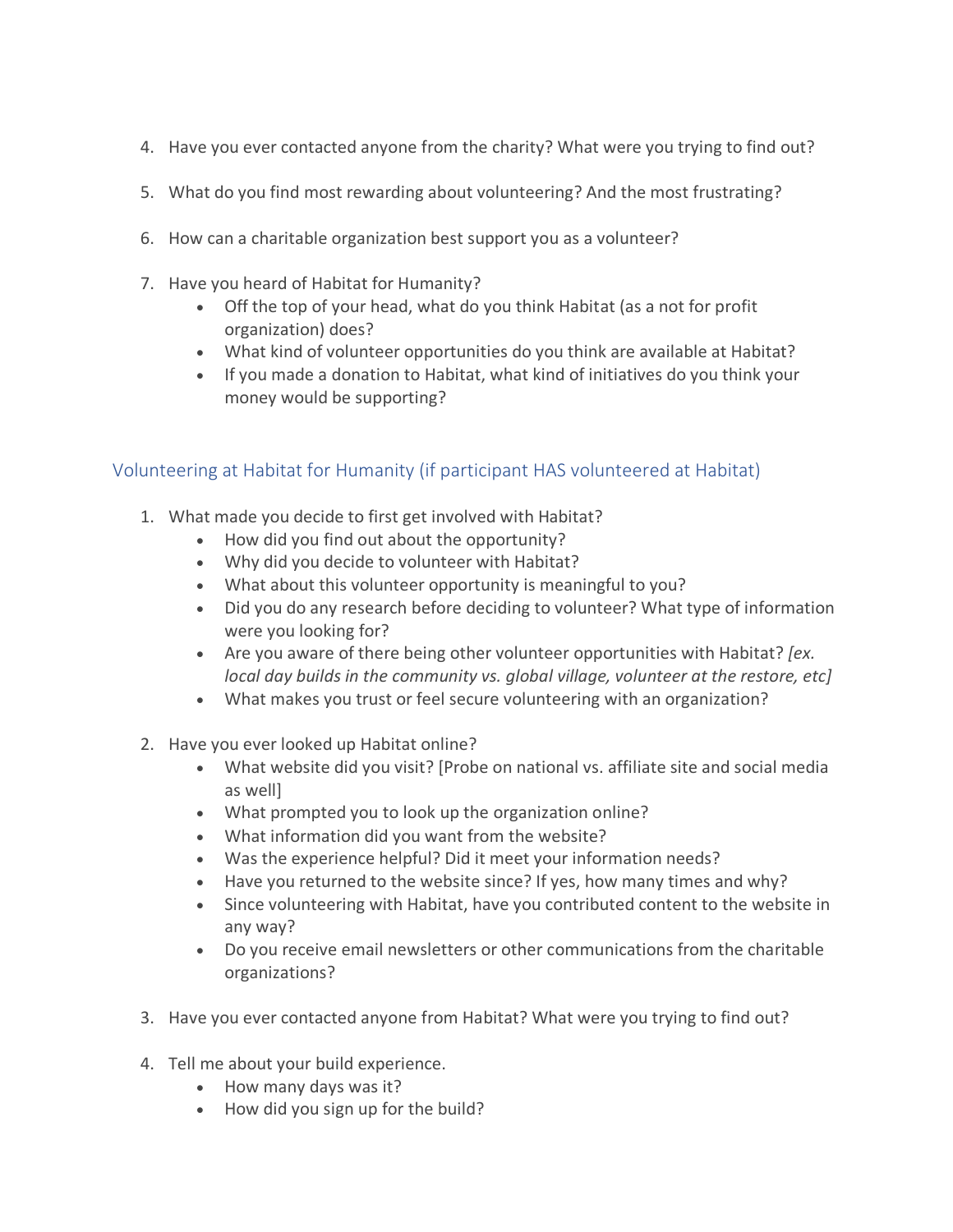- Did you do it personally or through your work? Alone or with others?
- Did Habitat do anything to help you prepare for your build day/trip?
- Was there anything surprising about the build day, ie. things you wish you would have known in advance?
- Why did you decide to do an international build vs. a build in Canada?
	- 1. Tell me about fundraising for your international build.
	- 2. If you've only ever done a local build, would you ever do an international build?
- Did you capture or share your build experience in any way? This could be online (through social media, a blog, a testimonial, etc.) or even in person.
- What do you find most rewarding about volunteering? And the most frustrating?
- Would you volunteer at Habitat for Humanity again? How do you think you'd get involved?
	- 1. Why or why not?
	- 2. If no, was there anything that Habitat could have done differently to engage you?

#### **Donating**

- 1. Have you donated online to a charity?
	- How did you decide to donate to this charity or cause?
	- Did you do any research before deciding to donate?
	- Was it a one-time donation or a monthly, recurring donation?
	- Did you make your charitable donation online? Tell me about your experience donating online. Was it positive? Was anything frustrating?
	- Is there a time of year when you're more likely to donate?
	- Have you ever made a donation after seeing a specific campaign?
	- Why is making a donation to this organization is meaningful to you?
	- What makes you trust or feel secure donating to an organization?
	- How important is it for you to know how your charitable contribution is being used?
- 2. Have you ever made a non-cash donation? Examples could be clothing, furniture, household items, etc
	- Have you ever donated or shopped for furniture or clothes at a charitable thrift store? Which one?
	- Why did you decide to engage with that particular charity?
	- If you donated, describe the donation process to me from start to finish. Did you find anything confusing or unclear?
	- How did you decide which store to go to?
	- How do you think your patronage at the thrift store is helping the charity? Is this important to you?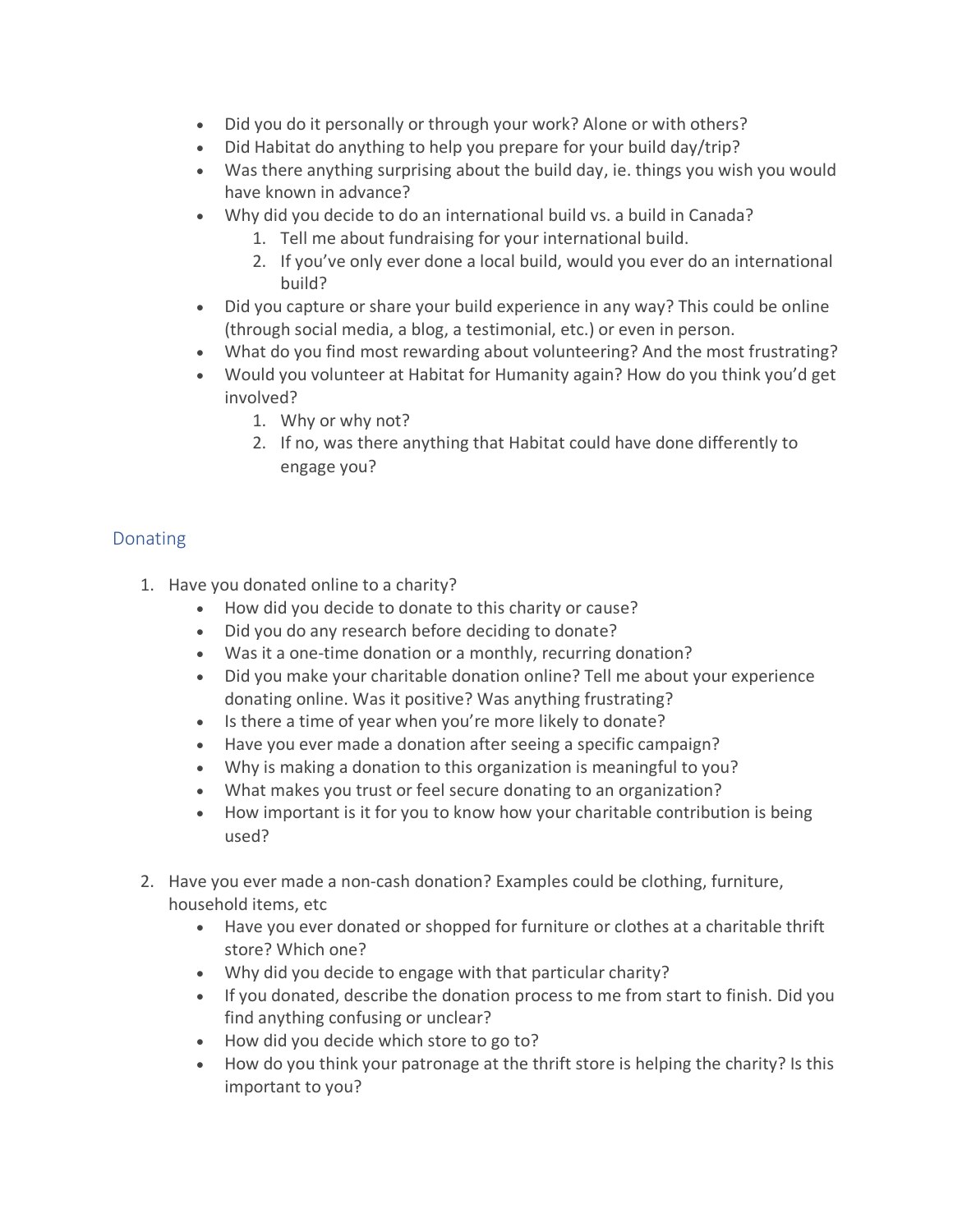- 3. Have you ever fundraised for a cause (doing a race, a large donation in honor of an event, etc.)
- 4. Have you ever donated to Habitat?
	- Was it a personal or a corporate donation?
	- If yes, what motivated you to donate?
	- If no, is this something you would be interested in?

# NATIONAL SITE: https://www.habitat.org/

Please note that we are testing on the American site for the purposes of this test. The American site has been recently redesigned and we are hoping to continue building on these learnings. Of course not everything on the site is perfect, but please be honest and give us your honest opinions.

Imagine that you live in Los Angeles. How would you go about volunteering your time or making a donation at Habitat for Humanity?

#### Donating \$ to Habitat

Imagine that you'd like to make a financial donation to Habitat for Humanity.

- 1. What would you do next?
- 2. How would your charitable donation help Habitat for Humanity?

#### Donating Furniture to Restore

Imagine that you recently finished a kitchen renovation and replaced all your kitchen appliances with brand new stainless steel models. But now you're stuck with an old fridge, stove and dishwasher and you'd like to donate them. You mentioned this to coworkers over lunch and found out that Habitat Restore accepts donations.

- 1. What would you do next?
- *2.* What type of information are you looking for? *Prompt for:*
	- *Address & hours of local ReStore?*
	- *If the appliances are eligible for donation?*
	- *How the donation process works?*
	- *Can ReStore pick the appliances up?*
	- *Getting in touch with Habitat?*
	- *Other?*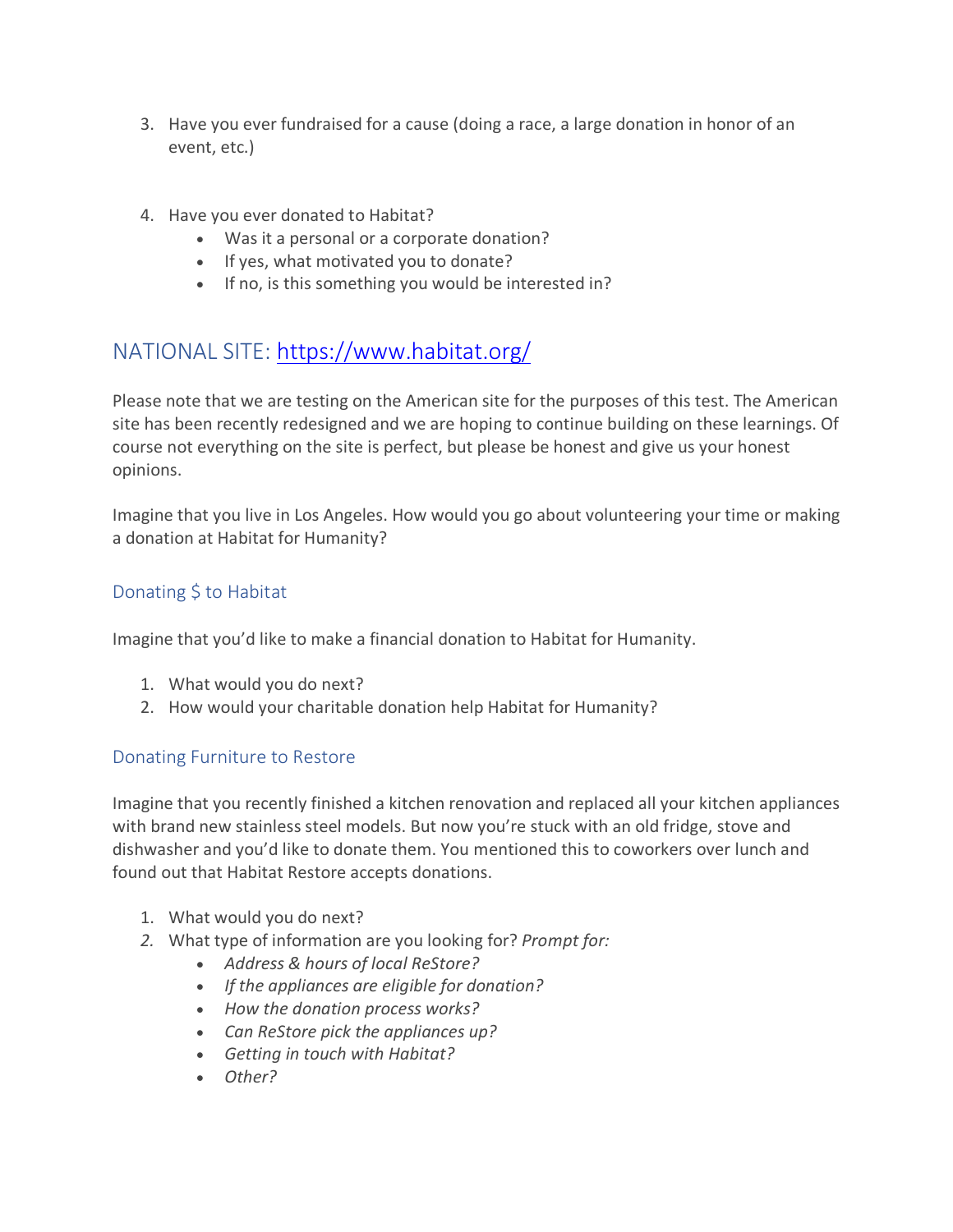- 3. Let's imagine that you've decided to go to the Habitat website. Take a moment to look at the home page. How would you navigate this site to find the information you're looking for?
	- *[Probe if the participant looks for an FAQ, goes to the Contact Us page, uses the main navigation under the Support tab, looks up their local Habitat, etc.]*
	- *[Probe on the mega menu. Do people understand the proper names?*
- 4. Why is the site prompting you to enter your ZIP code? What does it mean to find your local Habitat to shop at a Habitat Restore?
- 5. What would you do if you couldn't find the information you were looking for?

#### Volunteering with Habitat for Humanity

Imagine that you're interested in volunteering with Habitat for Humanity and decide to go to the Habitat website.

- *1.* What type of information about volunteering are you interested in? *Prompt for:*
	- *Information about current building projects*
	- *Volunteering on a build site*
	- *Dates & times of builds*
	- *Signing up for an opportunity online*
	- *Other?*
- 2. Take a moment to look at the home page. How would you learn about the volunteer opportunities available at Habitat?
- 3. [*Volunteer Mega-Dropdown or Volunteer Landing page*]
	- Why do you think the site is showing volunteer opportunities near you? Why do you think the site is encouraging you to find your local Habitat?
	- What does travel & build mean? A group opportunity? A build event?
	- What is the difference between volunteering at your local Habitat vs a national volunteer project?
- 4. Let's imagine that you were interested in volunteering opportunities at your local Habitat. What would you do next?
- 5. Let's imagine that you were interested in doing a volunteer trip abroad. What would you do next?

# AFFILIATE SITE: https://www.habitatla.org/

#### Find Your Local Habitat: Greater Los Angeles

- 1. [*On the search results page listing out local Habitats*] Was this what you were expecting to see?
- 2. How helpful is this information to you?